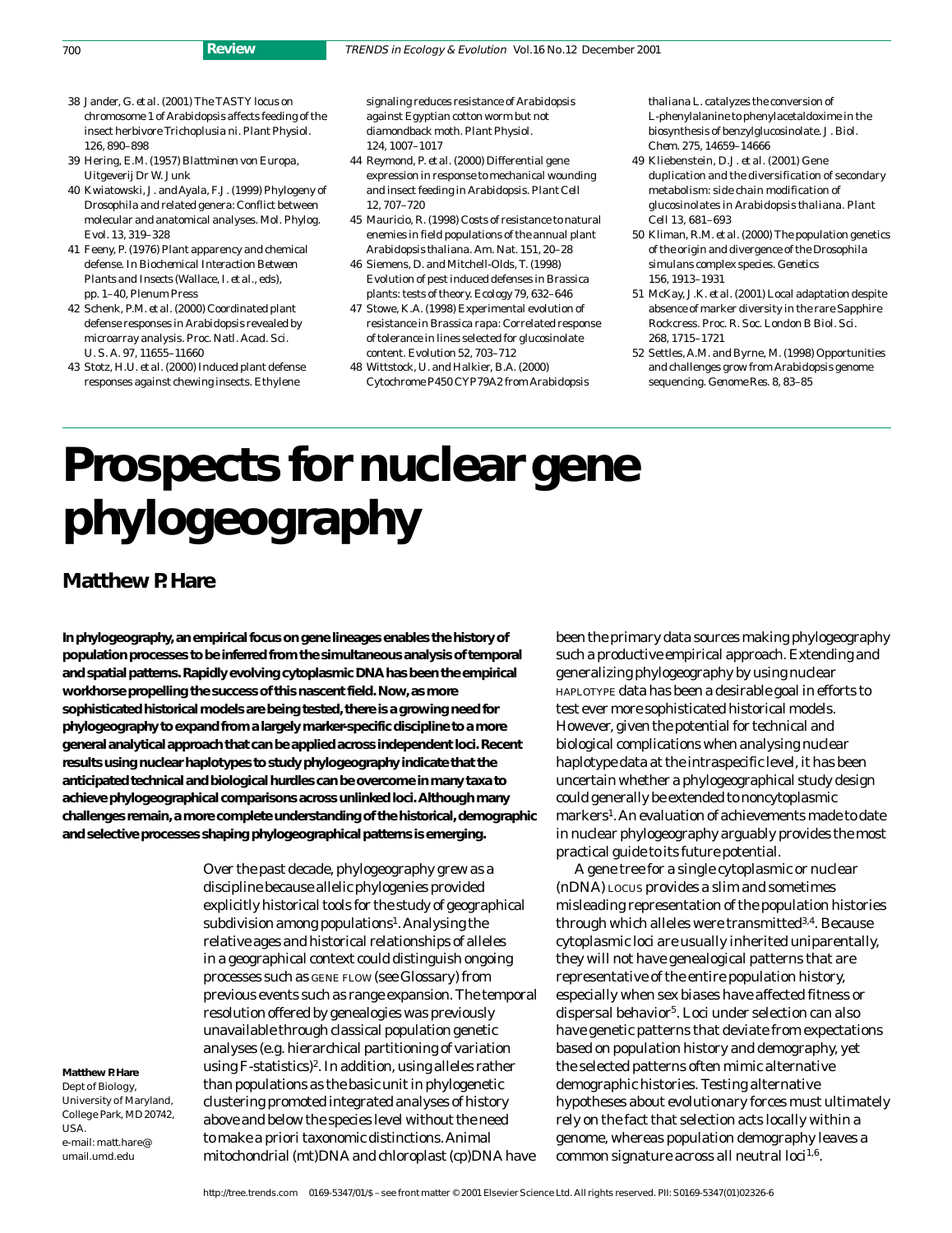# **Box 1. Intragenic recombination**

If the intragenic recombination rate approaches the nucleotide substitution rate at a locus, the haplotypes will have more than one immediate ancestor and different segments within a haplotype will have independent histories. Ignoring recombination can ruin the molecular clock, undermine phylogeny reconstruction by introducing homoplasy, and can also bias the gene tree shape in a fashion similar to population expansion<sup>a</sup>. Methods are improving for recombination rate estimation and the identification of recombinants in an alignment of sequences<sup>b,c</sup>. Three main techniques have been used to reconstruct gene trees in spite of the occurrence of some recombination: (1) if detectable recombinants are few, they can be removed before<sup>d</sup> or in conjunction with phylogenetic analysise; (2) if linked clusters of polymorphic sites separate apparent recombination break points within a locus, then a gene tree can be reconstructed from each partition<sup>e</sup>; and (3) a network can be constructed that depicts the reticulate haplotype relationships caused by recombination<sup>f</sup>.

Two aspects of recombination suggest that genetic shuffling within populations will not obscure strong phylogeographical patterns. First, reduced gene flow between isolated populations could restrict the effects of recombination to within each population, allowing dichotomous phylogenetic structure to build between populations (e.g. Ref. g). Second, spatially heterogeneous recombination rates along chromosomes provide the opportunity to choose a level of recombination most desired

for the goal at hand<sup>h</sup>. For phylogeography, chromosomal regions of low recombination could be desirable if independent selective sweeps accelerate differentiation between populations<sup>i</sup>. Alternatively, regions of high recombination can provide favorable conditions for the analysis of historical demographyj .

#### **References**

- a Schierup, M.H. and Hein, J. (2000) Consequences of recombination on traditional phylogenetic analysis. *Genetics* 156, 879–891
- b Kuhner, M.K. *et al*. (2000) Maximum likelihood estimation of recombination rates from population data. *Genetics* 156, 1393–1401
- c Crandall, K.A. and Templeton, A.R. (1999) Statistical methods for detecting recombination. In *The Evolution of HIV* (Crandall, K.A., ed.), pp. 153–176, Johns Hopkins University Press
- d Harding, R.M. *et al*. (1997) Archaic African and Asian lineages in the genetic ancestry of modern humans. *Am. J. Hum. Genet.* 60, 772–789
- e Templeton, A.R. *et al.* (2000) Cladistic structure within the human *lipoprotein lipase* gene and its implications for phenotypic association studies. *Genetics* 156, 1259–1275
- f Posada, D. and Crandall, K.A. (2001) Intraspecific gene genealogies: trees grafting into networks. *Trends Ecol. Evol.* 16, 37–45
- g Bernardi, G. *et al*. (1993) Concordant mitochondrial and nuclear DNA phylogenies for populations of the teleost fish *Fundulus heteroclitus*. *Proc. Natl. Acad. Sci. U. S. A.* 90, 9271–9274
- h Kaessmann, H. *et al*. (1999) DNA sequence variation in a non-coding region of low recombination on the human X chromosome. *Nat. Genet.* 22, 78–81
- i Stephan, W. *et al*. (1998) A test of the background selection hypothesis based on nucleotide data from *Drosophila ananassae*. *Proc. Natl. Acad. Sci. U. S. A.* 95, 5649–5654
- j Wakeley, J. and Hey, J. (1997) Estimating ancestral population parameters. *Genetics* 145, 847–855

The limitations of inferences made from single gene trees have been made more apparent by the increasingly complex phylogeographical hypotheses being tested in the context of conservation and evolutionary studies (e.g. Refs 7,8). Powerful advances in COALESCENT THEORY provide the framework for testing complex histories $6$ , but no matter how sophisticated the theory is, alternate explanations for data patterns often cannot be distinguished without comparisons across independent loci. The ultimate strength and broader applicability of a phylogeographical approach therefore depends on the ability to incorporate nuclear loci. In keeping with traditional methods employed in phylogeography, I focus here on haplotype-based genealogical approaches in spite of the growing phylogeographical utility reported for nuclear fragment data such as amplified fragment length polymorphisms and microsatellites<sup>9</sup>.

Prospects for nuclear phylogeography depend on both the technical feasibility of acquiring nuclear haplotype data in different taxa, and on the usefulness of those data for inferring processes that structure the spatial distribution of gene lineages (Boxes 1,2). These prospects are assessed here with a survey of nDNA results in phylogeography. First, I examine nuclear gene tree applications where the focus is on questions and approaches borrowed by phylogeography from systematics. I then shift attention to a broader window of inquiry by

examining empirical results from another parent discipline of phylogeography, population genetics, to consider how a focus on biogeography continues to sharpen the historical and demographic inferences made from genealogical comparisons across loci.

# **Traditional phylogeography applied to nuclear DNA: theory**

The marker of first choice for phylogeography will continue to be cytoplasmic DNA for the initial characterization of population structure, testing population MONOPHYLY, or inferring maternal gene flow10,11. Studies with these traditional phylogeographical goals often use nuclear data to corroborate initial results based on cytoplasmic loci. In theory, however, phylogeographical structure is expected to be less pronounced at diploid nuclear loci compared with cytoplasmic loci because of their different effective population sizes  $(N_e)^{11,12}$ . The  $N_{\rm e}$  of a locus is related to the number of breeding adults, but might be smaller or larger than that number depending on ploidy and mode of inheritance. In dioecious populations where males and females are equally abundant and have equal variance in reproductive success, autosomal nuclear loci have an  $N_{\rm s}$  four times larger than that of uniparentally inherited cytoplasmic markers (see Ref. 5 for exceptions). Thus, under a neutral model of evolution, genetic drift will cause divergence between isolated populations to occur four times more slowly at nuclear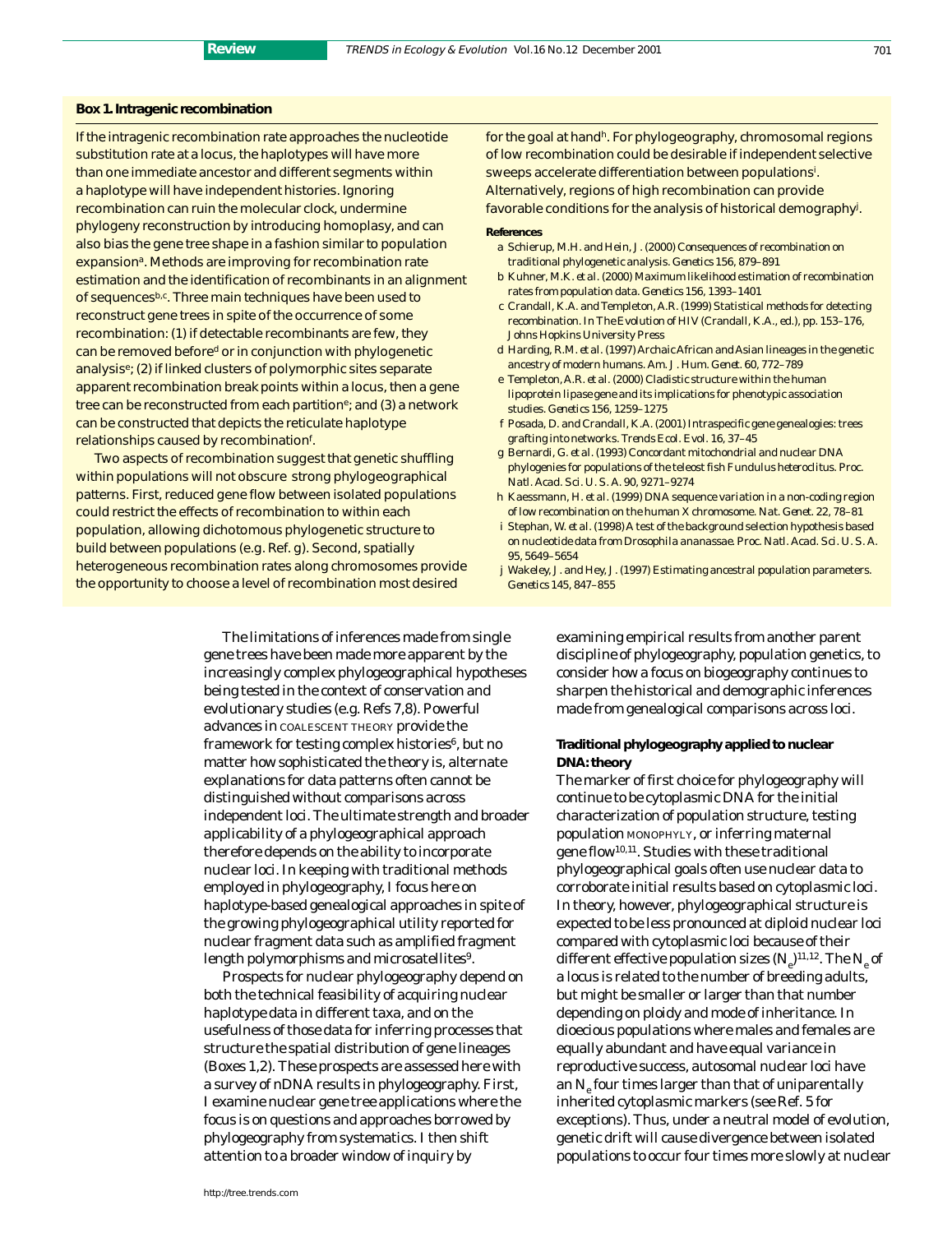## **Box 2. Target loci for nuclear phylogeography**

In many taxa, a lower substitution rate in nuclear DNA (nDNA) minimizes the back and parallel mutations that can lower phylogenetic resolution in mitochondrial DNA (mtDNA) data. Thus, in data with low homoplasy, even a single fixed difference can provide a statistically strong result at the intraspecific level, regardless of bootstrap support<sup>a</sup>. Nonetheless, nuclear sequences will often need to be longer than those typically sampled from mtDNA to assure adequate sampling of phylogenetically informative characters.

Noncoding nDNA typically has more variation than does the adjacent coding sequence. Intron DNA has frequently been targeted by using GenBank database sequences to design primers in two relatively conserved exons, and performing Exon Primed – Intron Crossing (EPIC) PCR (Ref. b). Although the taxonomic universality of EPIC primers has often been wanting, their development has promoted the collection of nDNA data in invertebrates<sup>b</sup>, vertebrates<sup>c-f</sup> and plants<sup>g</sup>. Methods have also been devised to isolate random segments of genomic DNA with unknown function<sup>h</sup>, or to screen these 'anonymous' loci for segments with relatively high polymorphism<sup>i</sup>. Data are not sufficient to recommend one locus or method over another.

When using PCR to isolate a DNA segment, the potential exists to amplify paralogs related by a gene duplication event and located at more than one chromosomal locus, in addition to orthologous alleles from each locus. Whether multiple loci are co-amplified will sometimes be sensitive to reaction conditions in

the PCR (Ref. j). If intron sizes vary among paralogous loci, initial EPIC products can be sorted by size and individually sequenced for the design of locus-specific primers. Ultimately, distinguishing between paralogous and allelic variants might require tests of Hardy–Weinberg ratios within populations<sup>j</sup> or pedigree analysis.

#### **References**

- a Harris, E.E. and Hey, J. (1999) X chromosome evidence for ancient human histories. *Proc. Natl. Acad. Sci. U. S. A.* 96, 3320–3324
- b Palumbi, S.R. (1996) The polymerase chain reaction. In *Molecular Systematics* (Hillis, D. *et al.*, eds), pp. 205–247, Sinauer
- c Friesen, V.L. *et al*. (2000) Polymerase chain reaction (PCR) primers for the amplification of five nuclear introns in vertebrates. *Mol. Ecol.* 8, 2147–2149
- d Quattro, J.M. and Jones, W.J. (1999) Amplification primers that target locusspecific introns in actinopterygian fishes. *Copeia* 1999, 191–196
- e Friesen, V.L. *et al*. (1997) Intron variation in marbled murrelets detected using analysis of single-stranded conformational polymorphisms. *Mol. Ecol.* 6, 1047–1058
- f Lyons, L.A. *et al*. (1997) Comparative anchor tagged sequences (CATS) for integrative mapping of mammalian genomes. *Nat. Genet.* 15, 47–56
- g Strand, A.E. *et al*. (1997) Nuclear DNA-based markers for plant evolutionary biology. *Mol. Ecol.* 6, 113–118
- h Karl, S.A. and Avise, J.C. (1992) Balancing selection at allozyme loci in oysters: implications from nuclear RFLPs. *Science* 256, 100–102
- i Bagley, M.J. and Gall, G.A.E. (1998) Mitochondrial and nuclear DNA sequence variability among populations of rainbow trout (*Oncorhynchus mykiss*). *Mol. Ecol.* 7, 945–961
- j Hare, M.P. *et al*. (1996) Anonymous nuclear DNA markers in the American oyster and their implications for the heterozygote deficiency phenomenon in marine bivalves. *Mol. Biol. Evol.* 13, 334–345

than at cytoplasmic loci, all else being equal. Differential dispersal by gender can further affect the relative magnitude of phylogeographical structure in biparentally and uniparentally inherited markers<sup>12,13</sup>, but the stochastic variation accompanying genealogical differentiation can make it difficult to resolve these population processes from cytonuclear comparisons<sup>14</sup>.

The application of phylogeography to conservation has often carried an emphasis on testing for monophyletic groups because this evidence for longterm isolation argues strongly for evolutionary distinctiveness or 'significance' of a population<sup>1</sup>. Genetic drift will inevitably lead to neutral gene monophyly in any population isolated for long enough, but for the reasons stated above, the approach to monophyly at nuclear autosomal loci is too slow to commonly expect deep intraspecific partitions, such as those found in animal mtDNA (Refs 1,15). Populations or species that diverged in the Pleistocene should occupy, in many cases, a 'mixed-monophyly'zone of divergence where mtDNA will have a high probability of monophyly, but the average nuclear locus will not. Mixed-monophyly probabilities are calculable under a neutral model based on cytoplasmic gene tree patterns and the 'three-times rule'(Box 3). The abundant mtDNA and cpDNA data available from many taxa therefore provide an initial null expectation for the degree of gene tree concordance across loci15.

These theoretical comparisons establish a low expectation of nuclear monophyly among recent population isolates, but this is not necessarily a drawback for nuclear phylogeography. The temporal depth over which population processes can be inferred is limited in a monophyletic population by the age of the most recent common ancestral allele (the coalescent). Therefore, for questions about more ancient populations, the relatively deep coalescent times at nuclear loci are essential $6,16$ .

In general, interpreting population history and demography from POLYPHYLETIC gene patterns requires analytical methods that make use of both genealogical allelic relationships and allele frequency information. Aided by the use of coalescent theory $6$ , two analytical advances in phylogeography have strengthened statistical testing of historical models (Box 4). First, maximum parsimony testing of spatial and temporal hypotheses has been made more rigorous with a nested-clade statistical framework<sup>2,17</sup>. Second, population subdivision and gene flow can be tested with maximum likelihood estimation of parameters under alternative hypotheses<sup>18,19</sup>, or by comparison of observed patterns with those simulated under alternative models using the coalescent process8. Incorporation of these analytical tools into phylogeography has proceeded slowly, but methods such as likelihood offer the promise that, with strong data sets, multiple population processes can be examined in an integrated fashion $18-20$ .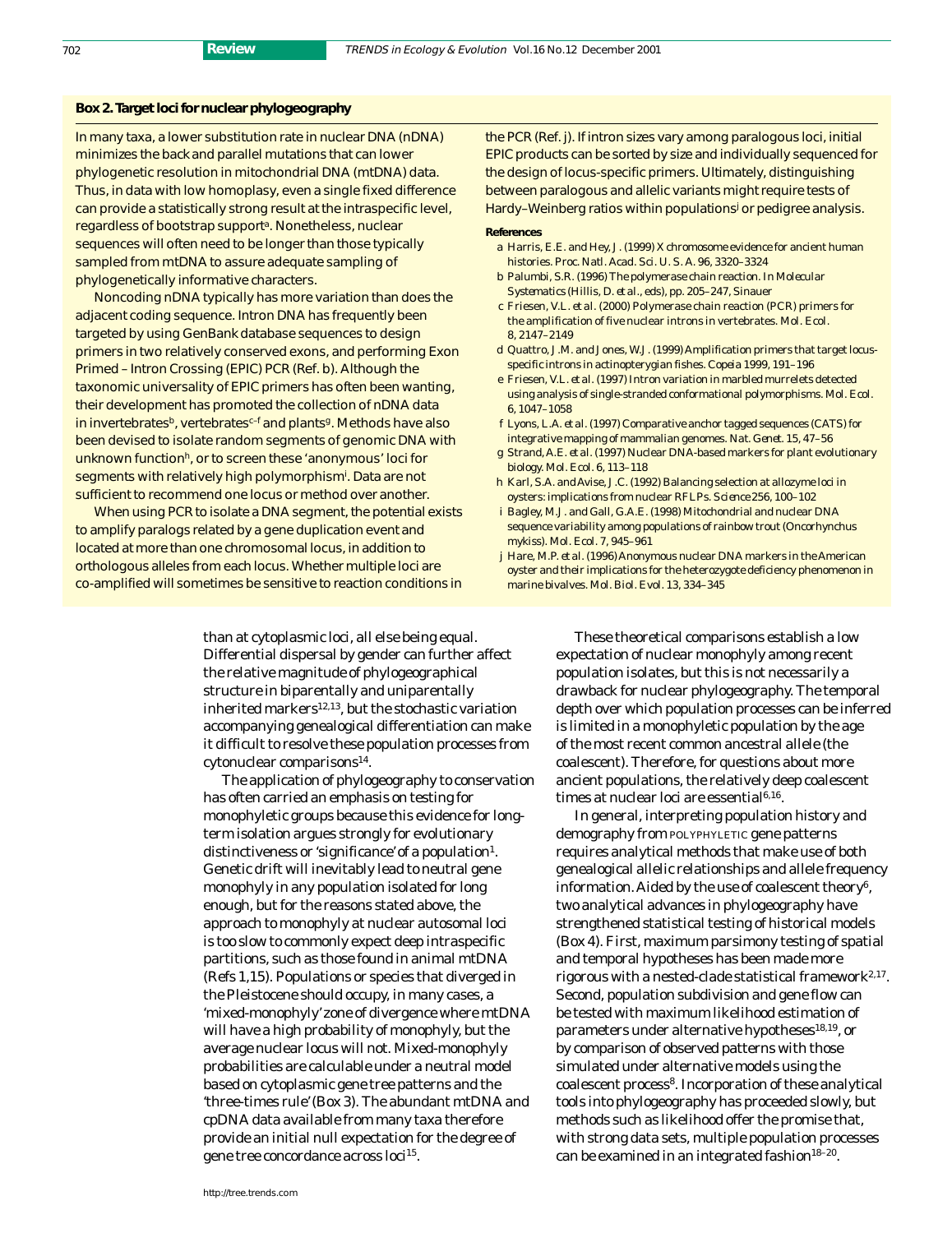# **Box 3. The three-times rule**

The three-times rule is a simple metric suggested by the fourfold theoretical difference in average times to monophyly for nuclear versus mitochondrial loci<sup>a</sup>. The rule can be explained diagrammatically (Fig. I) with two gene trees for mitochondrial DNA (mtDNA), one depicted early and the other depicted late in the divergence of populations A and B. If clade A is monophyletic, the intraclade sequence diversity (as measured by average sequence divergence, for example) provides a population-specific estimate of the time (x) that was required for mtDNA to become monophyletic. At time x, the average autosomal nuclear locus will still be polyphyletic, but is expected to become monophyletic after an additional 3x time units. The lengths of phylogenetic branches connecting mtDNA sister clades A and B are an indication of how long ago monophyly evolved at mtDNA. If the interclade branches are much shorter than three times the intraclade diversity, as in Fig. Ia, then monophyly at mtDNA is recent and most nuclear loci are likely to be polyphyletic or paraphyletic. If the interclade branches are much longer than three times the intraclade diversity, as in Fig. Ib, monophyly is expected at the majority of nuclear loci. Thus, when the interclade divergence:intraclade diversity ratio is much greater or much less than 3:1 on a mtDNA tree, the pattern provides information about the likelihood of nuclear monophyly<sup>a</sup>.



#### **Reference**

a Palumbi, S.R. *et al*. (2001) Predicting nuclear gene coalescence from mitochondrial data: the three-times rule. *Evolution* 55, 859–868

# **Traditional phylogeography applied to nuclear DNA: results**

Two practical concerns have been raised about using nuclear haplotypes for phylogeography<sup>1</sup>. First, phylogenetic methods of gene tree reconstruction could be impeded by recombination (Box 1). Second, poor resolution could result from low mutation rates, leading to too few informative polymorphisms (Box 2). The nuclear phylogeography studies summarized in Table 1 suggest that these complications will not necessarily be pervasive or debilitating. Some studies report low levels of inferred recombination<sup>21,22</sup>, even

The quantitative magnitude of population subdivision evidenced by nuclear gene trees has varied, as one would expect (Table 1). In exceptional cases, monophyletic nuclear clades indicated longstanding isolation of populations<sup>22,25</sup>. Genetic differentiation detected at higher intraspecific levels, that is, deep in an intraspecific gene tree, was often associated with minimal phylogeographical structure among the shallow (more recent) gene tree branches7,26,27. Human population structure between Africa and Asia was observed in some β-globin haplotypes estimated to be as young as 150 000 yrs and others as old as 800 000 yrs (Ref. 16). Among Alaska populations of marbled murrelet *Brachyramphus marmoratus* that diverged in the late Pleistocene, maximum likelihood analysis of intron variation at nine nuclear loci demonstrated a history of asymmetric gene flow between Aleutian Island and mainland populations7. By contrast, intron variation in recently colonized populations of the Medfly *Ceratitis capitata* showed no phylogeographical sorting of ancestral African lineages<sup>28</sup>. In some cases, the resolution of nuclear phylogeography has been extended towards more recent evolutionary processes by combining the analysis of sequence haplotypes with other more rapidly evolving markers<sup>29,30</sup>.

A polyphyletic relationship among recently isolated populations is often caused by the persistence of ancestral polymorphisms, but similar genealogical patterns can be caused by moderate gene flow over longer divergence times<sup>31</sup>. Likelihood methods to distinguish these mechanisms are improving<sup>20</sup> (Box 4), but are still somewhat restrictive in their assumptions. In some cases, classical phylogeographical inference can distinguish gene flow from ancestral polymorphism. In a study of genetically divergent oyster *Crassostrea virginica* populations, nuclear restriction fragment length polymorphisms (RFLP) were deeply introgressed in both directions across a steep genetic cline in Florida (USA)32. The two populations, sampled far away from the cline, were found to be polyphyletic at three independent nuclear loci<sup>33</sup>. Recent introgression was rejected as an explanation for nuclear polyphyly, because identical haplotypes were observed at distant localities within each marine basin, consistent with long-distance gene flow, but no haplotypes were shared between the basins. Another example involves an important root crop species, cassava *Manihot esculenta esculenta*. The restricted geographical distribution of *G3pdh* alleles shared between cassava and its potential *Manihot* progenitors localized the center of origin for domestication to the southern border of the Amazon basin<sup>24</sup>. The strength of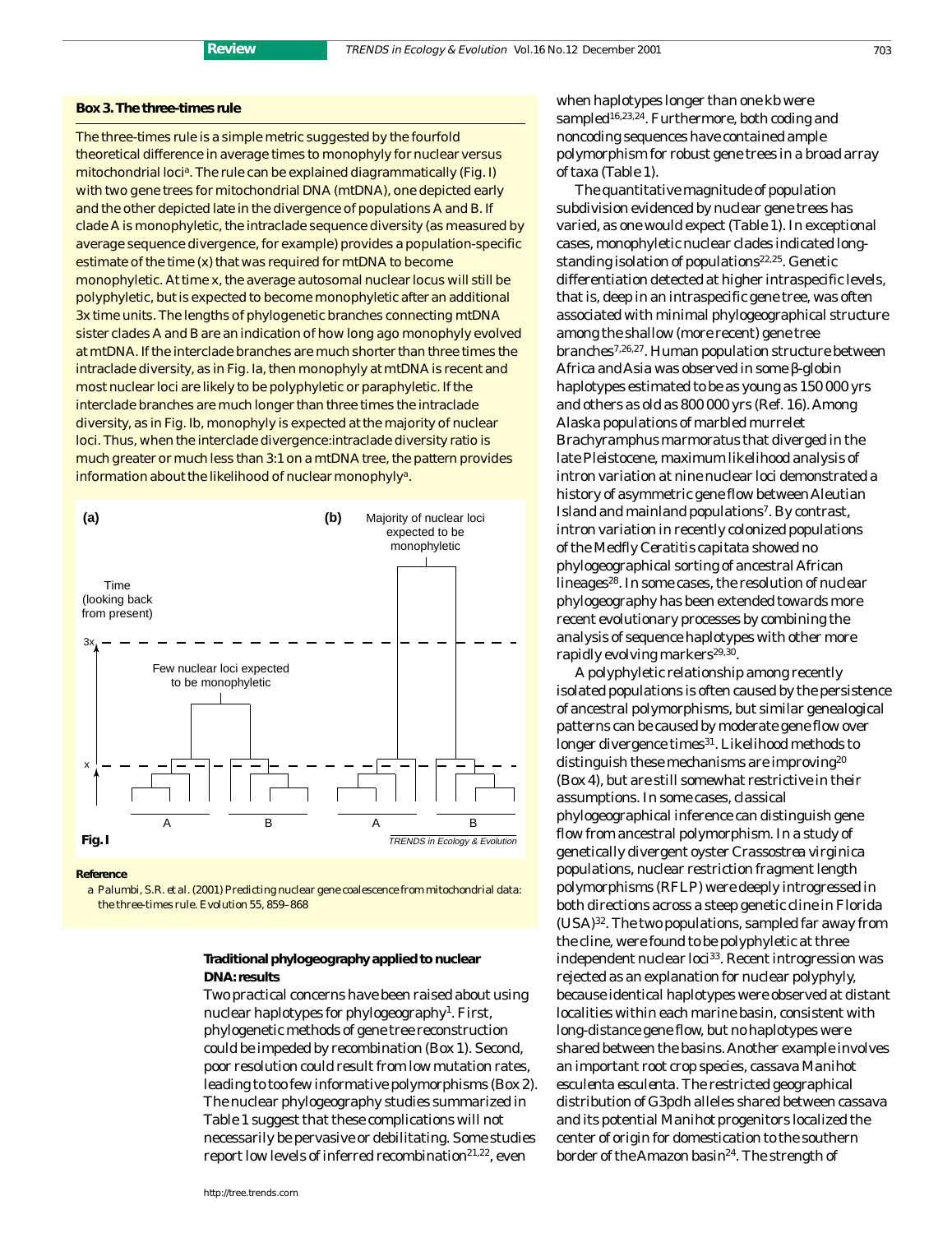### **Box 4. Analytical advances for testing phylogeographical hypotheses**

The potential power of phylogeographical analysis comes from the explicitly temporal information content of gene trees; however, the analytical and statistical tools needed to interpret genealogical data are still being developed. By combining spatial and temporal tests of association, nested clade analysis detects geographical structure with more power than that achieved with traditional fixation indices<sup>a</sup>. For example, in spite of a lack of evidence for population structure based on  $F_{st}$  analysis of alcohol dehydrogenase (Adh) haplotypes in Drosophila melanogasterfrom the eastern USA, nested analysis of the gene tree demonstrated significant associations between allele clades and sampling localities<sup>a</sup>. More importantly, nested clade analysis can distinguish ongoing population processes from historical events, such as colonization or range expansion. These single-locus phylogeographic statistics are based on random permutations of contingency data tables at various nested levels. The availability of computer programs has recently increased the accessibility of these important procedures<sup>b</sup> (see http://bioag.byu.edu/zoology/crandall\_lab/).

Maximum likelihood has the potential to improve tests of population structure and estimates of gene flow by using all of the information in the data in a coalescent framework. Currently available programs for use with sequence haplotypes (and other types of data) differ mostly in the underlying mutation model, finite sites<sup>c</sup> (see MIGRATE at http://evolution.genetics.washington.edu/ lamarc.html) or infinite sites<sup>d</sup> (GENETREE at http://ftp.monash.edu.au/pub/gtree/). Data should have no homoplasy to be compatible with the infinite sites model. Parameter estimates made with MIGRATE integrate over all possible genealogies and migration events among two or more populationse, whereas results from GENETREE are conditional

on the unique gene tree described by DNA sequences. Data subsets inconsistent with the infinite sites model are typically removed before analysis with GENETREE. The infinite sites model has also been used in a Bayesian and likelihood framework to estimate jointly divergence time and migration rate for two populations<sup>f</sup>. These joint estimates can distinguish low gene flow connecting recent populations from moderate gene flow over a longer divergence. Care must be taken with these methods, because they rely on computationally demanding simulations and it can be difficult to evaluate how many simulations are required for reliable results. The strengths of nested clade analysis and coalescent simulations can be mutually reinforcing and can combine to strengthen inferences about population processes in some cases<sup>g</sup>.

#### **References**

- a Templeton, A.R. (1998) Nested clade analyses of phylogeographic data: testing hypotheses about gene flow and population history. *Mol. Ecol.* 7, 381–397
- b Posada, D. *et al*. (2000) GeoDis: a program for the cladistic nested analysis of the geographical distribution of genetic haplotypes. *Mol. Ecol.* 9, 487–488
- c Beerli, P. and Felsenstein, J. (1999) Maximum-likelihood estimation of migration rates and effective population numbers in two populations using a coalescent approach. *Genetics* 152, 763–773
- d Bahlo, M. and Griffiths, R.C. (2000) Inference from gene trees in a subdivided population. *Theor. Popul. Biol.* 57, 79–95
- e Beerli, P. and Felsenstein, J. (2001) Maximum likelihood estimation of a migration matrix and effective population sizes in n subpopulations using a coalescent approach. *Proc. Natl. Acad. Sci. U. S. A.* 98, 4563–4568
- f Nielsen, R. and Wakeley, J. (2001) Distinguishing migration from isolation: a Markov chain Monte Carlo approach. *Genetics* 158, 885–896
- g Carbone, I. and Kohn, L.M. (2001) A microbial population-species interface: nested cladistic and coalescent inference with multilocus data. *Mol. Ecol.* 10, 947–964

phylogeographical inferences such as these depends on adequate geographical sampling2.

Intense efforts have been made to obtain nuclear phylogeographical data bearing on human origins and migrations (e.g. Refs 16,23,34). These phylogeographical studies have been successful at demonstrating subdivision among human populations, and are also exemplary in utilizing the rapid accumulation of data from independent loci to distinguish between patterns caused by historical demography from those caused by selection. For example, the fixed nucleotide difference found at the X-linked pyruvate dehydrogenase *E1* locus between African and non-African humans would, by itself, suggest severe limits to gene flow<sup>23</sup>. Comparison of variation at this locus with other X-linked loci, however, suggested that selection influenced pyruvate dehydrogenase patterns outside of Africa<sup>23</sup>. As phylogeography expands beyond cytoplasmic markers, its ability to explore the interactions of demographic and selective forces shaping spatial patterns of diversity also expands.

**Selection, historical gene flow and speciation** Dichotomizing the genome into nuclear and cytoplasmic expectations (e.g. with the three-times rule) is a crude simplification justified only by the present state of data available from most taxa. Ideally, when inferences about population history and demography are supported by multiple independent loci, they provide an historical context within which the effects of locus-specific selection become more recognizable and interpretable. In addition, the broad time frame over which nuclear genealogies retain information about population demography means that, in principle, population processes that occurred before, during and after speciation can be studied<sup>35,36</sup>.

Under the biological species concept, gene flow is expected among populations but not between species. This view has made intraspecific patterns the primary focus of phylogeography<sup>1</sup>. However, species boundaries are poorly known in most taxa, are blurry during speciation and can be semipermeable to gene flow after speciation. The study of differential gene flow among loci is one of the exciting opportunities made possible by the increased availability of nuclear genealogies. If locus-specific patterns of differentiation are demonstrated to be selection mediated, they can help explicate speciation mechanisms.

Differential gene flow was implicated by the variation in genealogical patterns observed among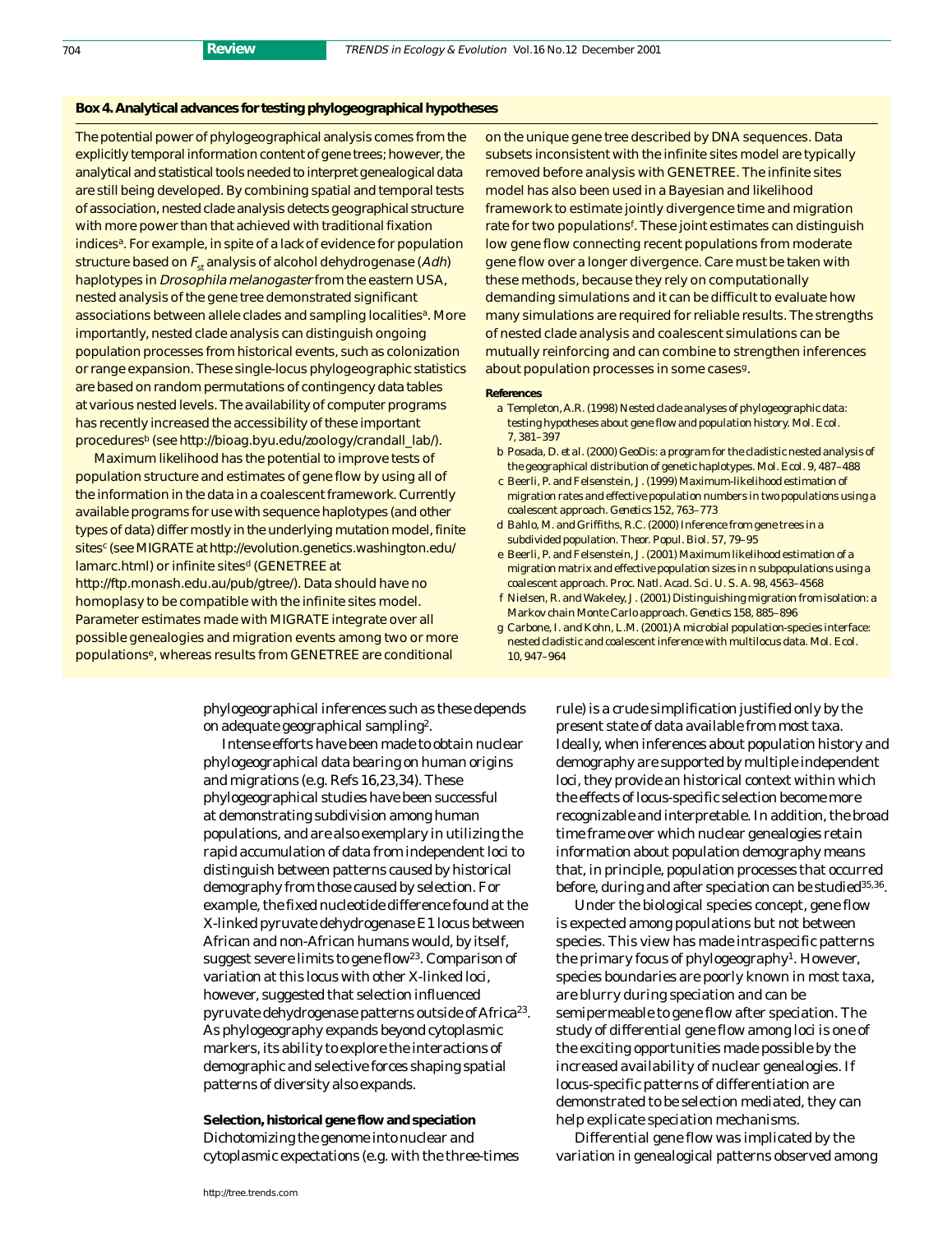| Table 1. Selected studies using nuclear haplotype genealogies to study phylogeography |  |  |
|---------------------------------------------------------------------------------------|--|--|
|---------------------------------------------------------------------------------------|--|--|

| Taxon                                               | <b>Type of locus</b>                              | Method of haplotype<br>determination                           | . .<br>Intragenic<br>recombination? | Gene<br>tree? | Population<br>monophyly? | <b>Comments on nDNA patterns</b>                                                                                       | <b>Refs</b> |
|-----------------------------------------------------|---------------------------------------------------|----------------------------------------------------------------|-------------------------------------|---------------|--------------------------|------------------------------------------------------------------------------------------------------------------------|-------------|
| Cassava<br>Manihot esculenta                        | Exons and introns                                 | Direct sequence and<br>inferred haplotypes                     | None                                | Yes           | <b>No</b>                | Gene tree indicated single<br>progenitor species; location of<br>shared alleles suggested site of<br>domestication     | 24          |
| Ascomycete fungus<br>Coccidioides<br><i>immitis</i> | Five loci, exons and<br>introns                   | Haploid, direct<br>sequence                                    | None                                | Yes<br>(five) | Yes                      | All loci showed concordant<br>phylogeographical partition of<br>California and non-California<br>isolates              | 22          |
| Human<br>Homo sapiens                               | Exons and introns                                 | X-linked, sampled in<br>males, direct sequence                 | None                                | Yes           | Yes                      | Non-African samples were<br>monophyletic, but selection<br>appeared to be important                                    | 23          |
| Tidepool copepod<br>Tigriopus<br>californicus       | Exon and mtDNA                                    | Isofemale lines, direct<br>sequence                            | Not reported                        | Yes           | Yes                      | nDNA and mtDNA agreement on<br>deep phylogeographic partitions                                                         | 25          |
| Humpback whale<br>Megaptera<br>novaengliae          | Intron                                            | Multiple clones<br>sequenced                                   | Not reported                        | Yes           | No                       | Two major clades, but no<br>geographical structure,<br>unlike mtDNA                                                    | 13          |
| Rainbow trout<br>Oncorhynchus<br>mykiss             | Six loci, four anon.<br>and two introns,<br>mtDNA | SSCP-sequence or<br>direct sequence and<br>inferred haplotypes | Low, one locus<br>only              | Yes           | <b>No</b>                | Ancestral and/or introgressed<br>variation limited resolving power,<br>although contrast with mtDNA<br>was informative | 21          |
| Black tiger prawn<br>Penaeus monodon                | Intron                                            | Multiple clones<br>sequenced                                   | Not reported                        | Yes           | Yes                      | Western Pacific monophyletic<br>relative to western Indian Ocean                                                       | 26          |

loci in the chimps *Pan troglodytes* and *P. paniscus*<sup>27</sup> and in *Drosophila*37. In *Drosophila*, the abundance of polymorphisms shared by *D. pseudoobscura* and *D. persimilis* at the *Adh* locus was incompatible with the number of fixed differences observed at two X-linked loci under a neutral model with no gene flow after speciation. With the benefit of additional information on prezygotic reproductive barriers within the overlapping ranges of these two species, selection was hypothesized to limit gene flow at the X-linked loci in a manner consistent with a sympatric speciation model<sup>37</sup>. Thus, the phylogeographical patterns observed within and among species, compared across loci, provided important clues to the underlying evolutionary processes.

Perhaps cases of interspecies gene flow simply beg the question of what represents a species boundary. Defining the interface between populations connected by gene flow and species that are genetically discrete is a goal that cannot realistically be attained with single marker studies. In the plant parasitic ascomycete fungus *Sclerotinia sclerotiorum* and its close relatives, nuclear phylogeographical patterns of DNA sequence haplotypes from several loci were used to test for intra- and interlocus recombination and for population processes of fragmentation and dispersal within and between species<sup>38</sup>. A low level of recombination permitted the removal of its effects before nested cladistic and coalescent analyses. Both analyses supported fragmentation of *S. sclerotiorum* populations in association with ecological conditions

and some host specificity, followed by dispersal among locations and among hosts. Gene flow was also inferred between species, but was confined to taxa in similar geographical and ecological habitats. Fragmented populations within *S. sclerotiorum* had all the marks of distinct species (e.g. lack of ongoing gene flow), but the time depth of fragmentation was considered too shallow for species status compared with the most recent common ancestor between species<sup>38</sup>. Regardless of whether this relational criterion adequately defines species boundaries, this study exemplifies a valuable approach to studying the temporal and geographical occurrence of population processes free from *a priori* assumptions based on taxonomy.

# **Conclusions and prospects**

Based on the results and insights provided by intraspecific nuclear gene trees published to date, it is clear that the extension of phylogeographical analyses to diploid nuclear loci is both feasible and productive. As methods are developed to ameliorate potential complications with nuclear genealogies, phylogeography will grow from a largely markerspecific discipline to a broader arena within evolutionary genetics, where the importance of spatial patterns is emphasized in studies of historical population processes.

Practically speaking, the utility of nDNA for phylogeography in individual cases will need to be evaluated empirically, aided by two general rules of thumb. First, the influence of selection on phylogeographical patterns is to be expected.